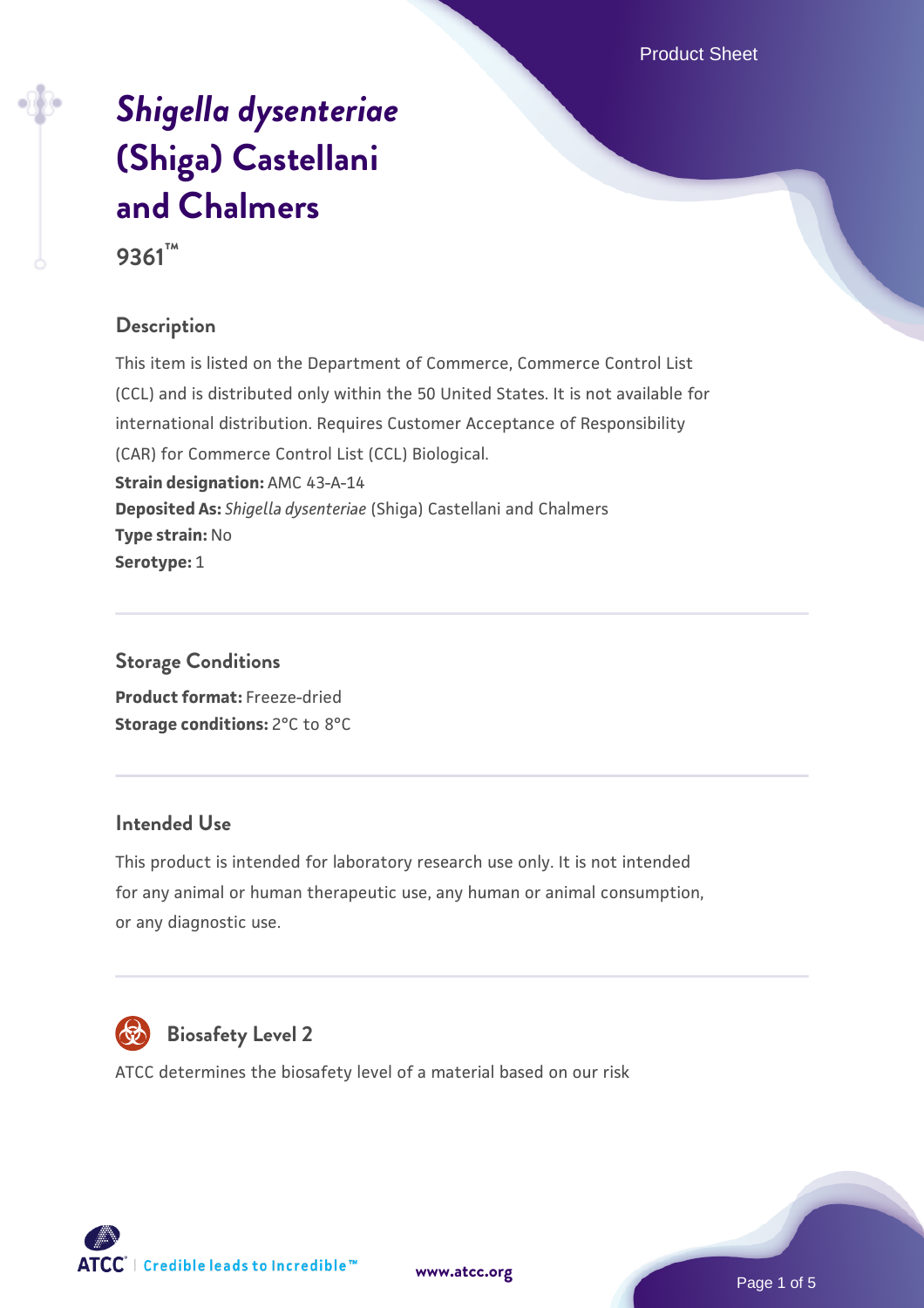assessment as guided by the current edition of *Biosafety in Microbiological and Biomedical Laboratories (BMBL)*, U.S. Department of Health and Human Services. It is your responsibility to understand the hazards associated with the material per your organization's policies and procedures as well as any other applicable regulations as enforced by your local or national agencies.

ATCC highly recommends that appropriate personal protective equipment is always used when handling vials. For cultures that require storage in liquid nitrogen, it is important to note that some vials may leak when submersed in liquid nitrogen and will slowly fill with liquid nitrogen. Upon thawing, the conversion of the liquid nitrogen back to its gas phase may result in the vial exploding or blowing off its cap with dangerous force creating flying debris. Unless necessary, ATCC recommends that these cultures be stored in the vapor phase of liquid nitrogen rather than submersed in liquid nitrogen.

# **Certificate of Analysis**

For batch-specific test results, refer to the applicable certificate of analysis that can be found at www.atcc.org.

#### **Growth Conditions**

**Medium:**  [ATCC Medium 3: Nutrient agar or nutrient broth](https://www.atcc.org/-/media/product-assets/documents/microbial-media-formulations/3/atcc-medium-3.pdf?rev=7510837507e64d849c62a46b5b2197a1) **Temperature:** 37°C **Atmosphere:** Aerobic

**Handling Procedures**



**[www.atcc.org](http://www.atcc.org)**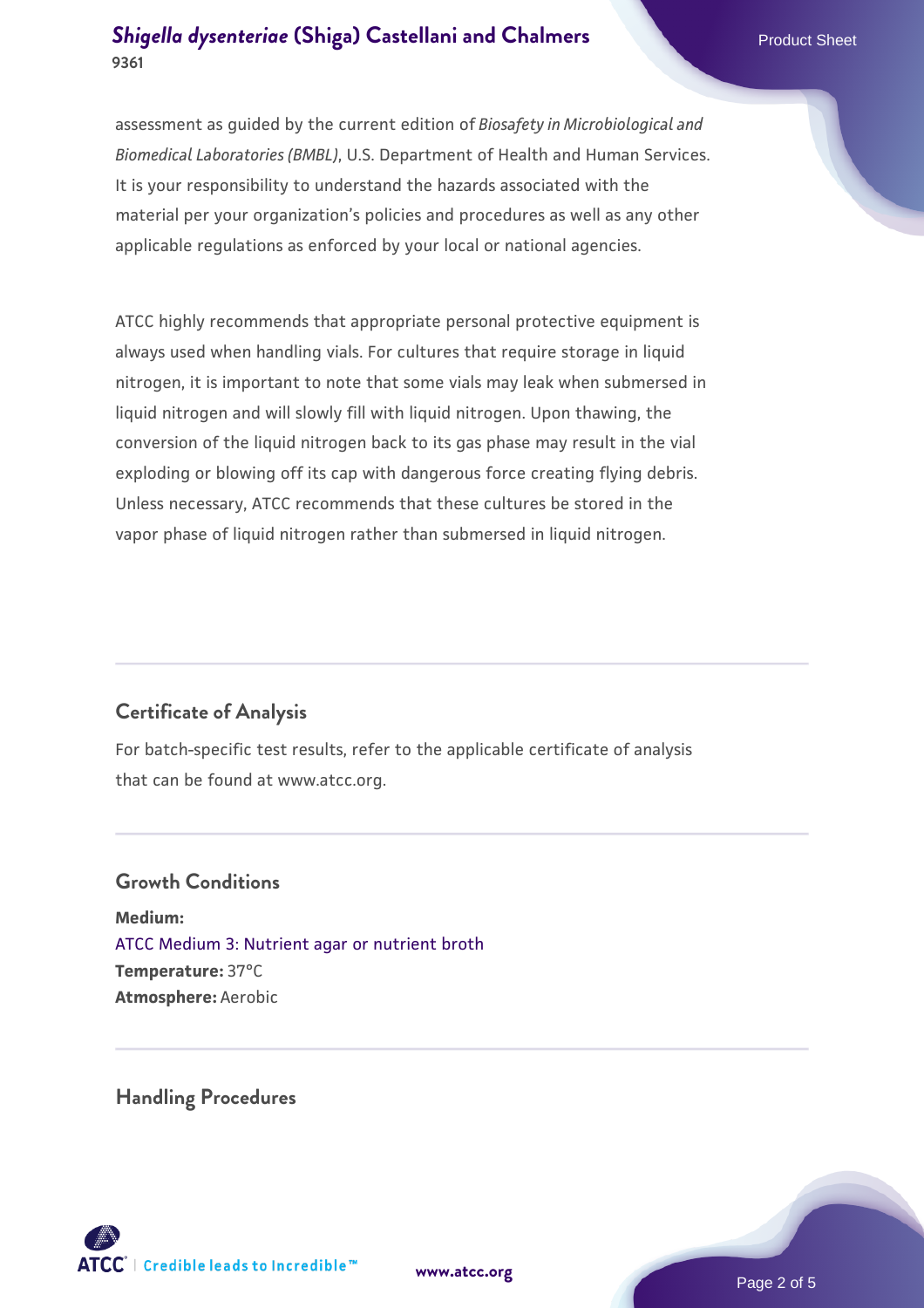- 1. Open vial according to enclosed instructions.
- 2. Using a single tube of #3 broth (5 to 6 mL), withdraw approximately 0.5 to 1.0 mL with a Pasteur or 1.0 mL pipette. Rehydrate the entire pellet.
- 3. Aseptically transfer this aliquot back into the broth tube. Mix well.
- Use several drops of the suspension to inoculate a #3 agar slant and/or 4. plate.
- 5. Incubate the tubes and plate at 37°C for 24 hours.

#### **Notes**

Additional information on this culture is available on the ATCC web site at www.atcc.org.

#### **Material Citation**

If use of this material results in a scientific publication, please cite the material in the following manner: *Shigella dysenteriae* (Shiga) Castellani and Chalmers (ATCC 9361)

#### **References**

References and other information relating to this material are available at www.atcc.org.

# **Warranty**

The product is provided 'AS IS' and the viability of ATCC® products is warranted for 30 days from the date of shipment, provided that the customer has stored and handled the product according to the information included on the product information sheet, website, and Certificate of Analysis. For living cultures, ATCC lists the media formulation and reagents

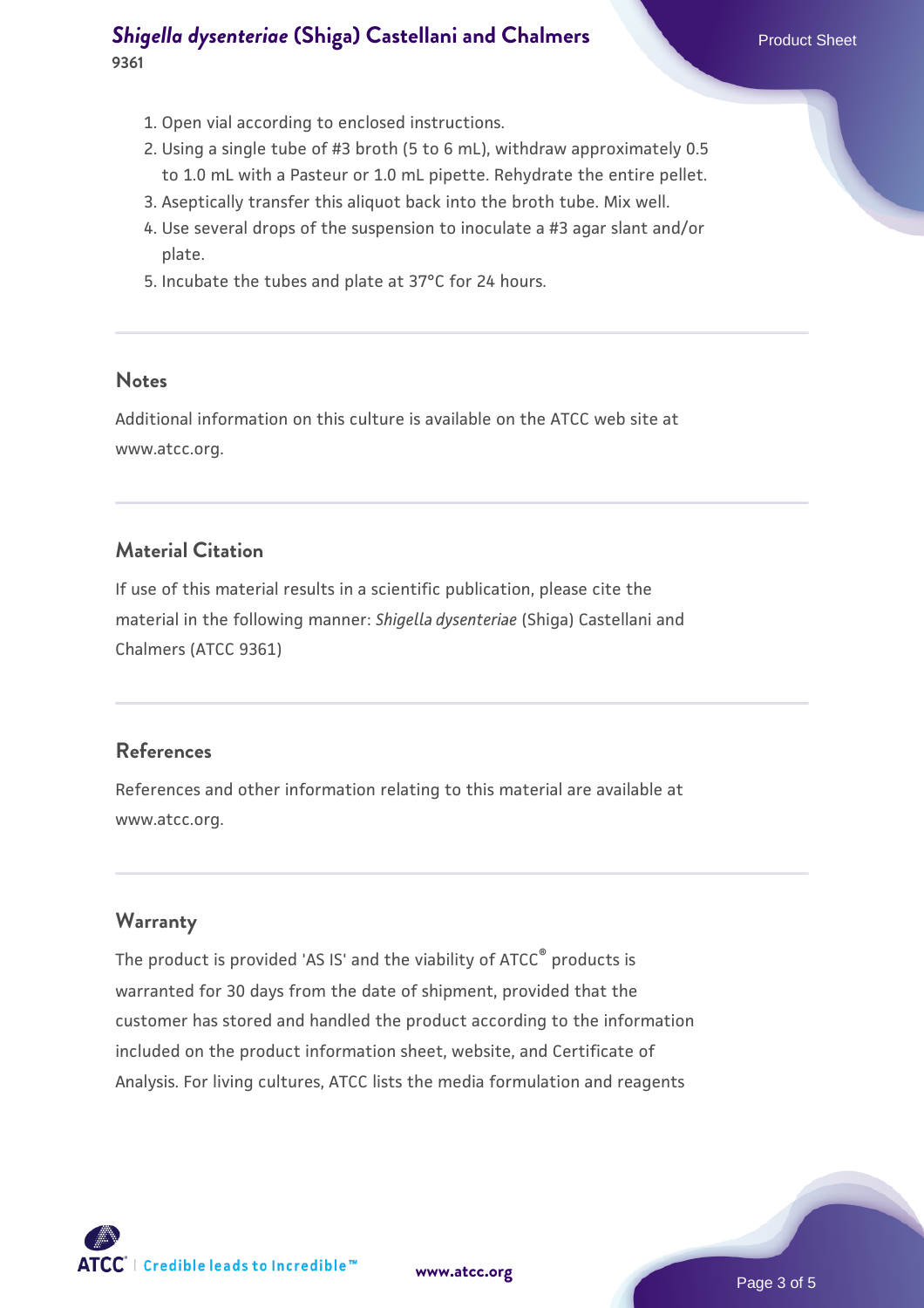that have been found to be effective for the product. While other unspecified media and reagents may also produce satisfactory results, a change in the ATCC and/or depositor-recommended protocols may affect the recovery, growth, and/or function of the product. If an alternative medium formulation or reagent is used, the ATCC warranty for viability is no longer valid. Except as expressly set forth herein, no other warranties of any kind are provided, express or implied, including, but not limited to, any implied warranties of merchantability, fitness for a particular purpose, manufacture according to cGMP standards, typicality, safety, accuracy, and/or noninfringement.

# **Disclaimers**

This product is intended for laboratory research use only. It is not intended for any animal or human therapeutic use, any human or animal consumption, or any diagnostic use. Any proposed commercial use is prohibited without a license from ATCC.

While ATCC uses reasonable efforts to include accurate and up-to-date information on this product sheet, ATCC makes no warranties or representations as to its accuracy. Citations from scientific literature and patents are provided for informational purposes only. ATCC does not warrant that such information has been confirmed to be accurate or complete and the customer bears the sole responsibility of confirming the accuracy and completeness of any such information.

This product is sent on the condition that the customer is responsible for and assumes all risk and responsibility in connection with the receipt, handling, storage, disposal, and use of the ATCC product including without limitation taking all appropriate safety and handling precautions to minimize health or environmental risk. As a condition of receiving the material, the customer agrees that any activity undertaken with the ATCC product and any progeny or modifications will be conducted in compliance with all applicable laws, regulations, and guidelines. This product is provided 'AS IS' with no representations or warranties whatsoever except as expressly set forth



**[www.atcc.org](http://www.atcc.org)**

Page 4 of 5